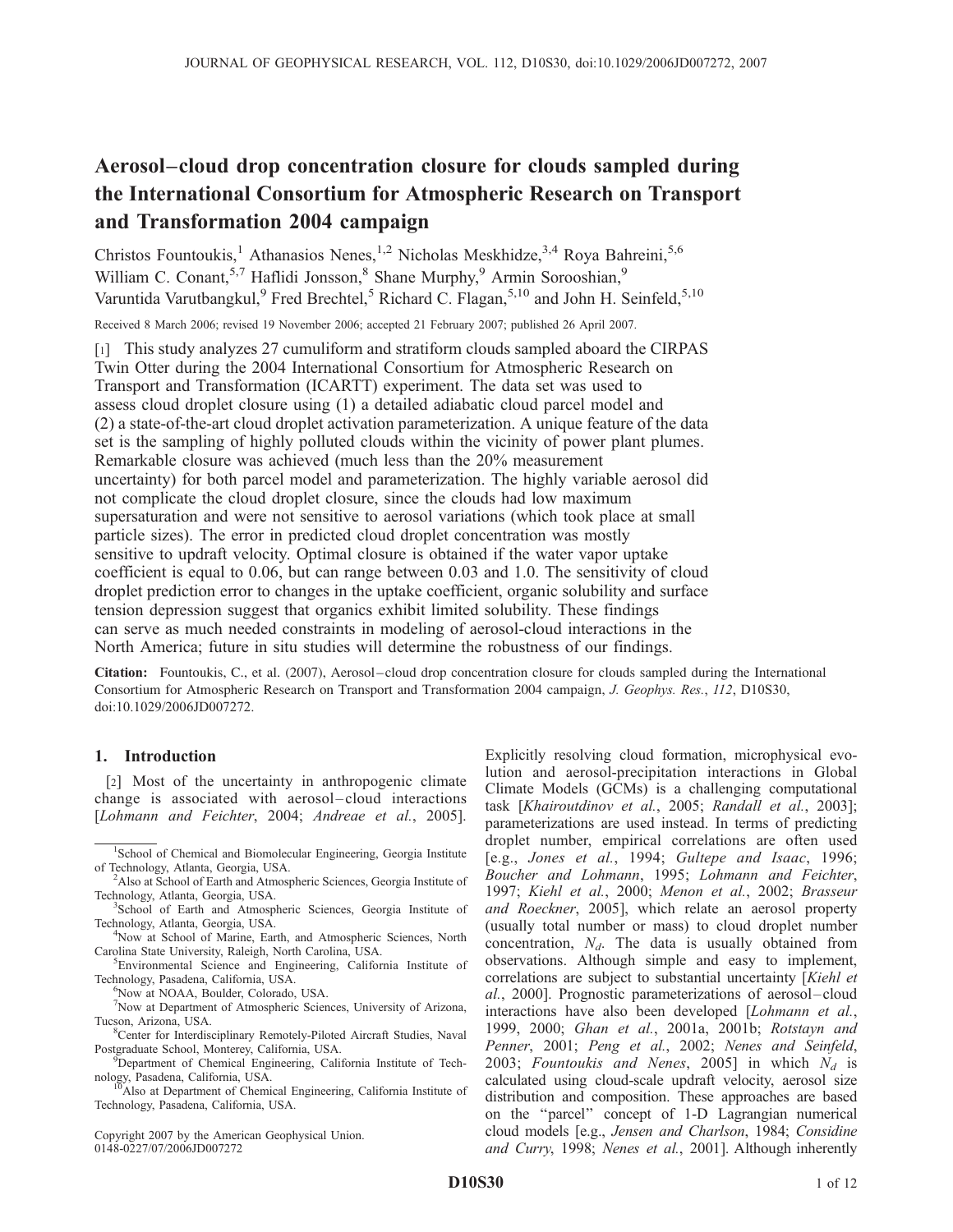

Figure 1. (a) Map of the 12 Twin Otter research flight tracks during ICARTT. (b) Photograph of Conesville power plant plume affecting cloud depth (flight IC3; 6 August 2004).

better than correlations, prognostic parameterizations are still subject to uncertainties in the subgrid (i.e., cloud-scale) updraft velocity [e.g., Menon et al., 2002], aerosol size distribution and composition [e.g., Rissman et al., 2004], aerosol ''chemical'' effects and changes in droplet growth kinetics [e.g., Nenes et al., 2002].

[3] The ultimate test for prognostic parameterizations and cloud models is the comparison of their predictions against comprehensive in situ data. When done for cloud droplet number, this procedure is termed ''cloud droplet closure study," in which a discrepancy between  $N_d$  predicted by models and measured in situ is usually determined. Hallberg et al. [1997] report  $\sim$  50% disagreement between predicted and observed  $N_d$  for continental stratocumulus clouds. Chuang et al. [2000] studied marine and continental stratus clouds sampled during the second Aerosol Characterization Experiment (ACE-2) and found a large discrepancy (about a factor of 3) between predictions and observations for updraft velocity range expected for stratocumulus clouds. Snider and Brenguier [2000] and Snider et al. [2003] found up to 50% discrepancy between predicted and measured droplet concentrations for ACE-2 and marine stratocumulus clouds. Part of this discrepancy was attributed to the usage of groundbased observations in the closure. Conant et al. [2004] achieved remarkable closure, to within 15%, for cumulus clouds of marine and continental origin sampled during the NASA Cirrus Regional Study of Tropical Anvils and Cirrus Layers – Florida Area Cirrus Experiment (CRYSTAL-FACE). Meskhidze et al. [2005] also found excellent agreement between predicted and measured  $N_d$  ( $\sim$ 30%) for the stratiform cloud data gathered during Coastal Stratocumulus Imposed Perturbation Experiment (CSTRIPE, Monterey, California, July 2003). In general, cloud droplet closure has been successful for clouds formed in clean air masses, and to a lesser degree for polluted clouds. It is however unclear if the latter results from limitations in the observations or in the theory used for predicting cloud droplet number.

[4] In this study we assess aerosol-cloud drop number closure using (1) a detailed cloud parcel model [Nenes et al., 2001] and (2) the parameterization of Nenes and Seinfeld [2003] with recent extensions by Fountoukis and Nenes [2005] (hereinafter referred to as ''modified NS'' parameterization). The observations used in this study were collected on board the Center for Interdisciplinary Remotely Piloted Aircraft Studies (CIRPAS) Twin Otter aircraft (http://www.cirpas.org) during the NASA International Consortium for Atmospheric Research on Transport and Transformation experiment (ICARTT). A unique feature of this data set is the sampling of highly polluted cloudy air within the vicinity of power plant plumes. Closure with the parcel model tests our predictive understanding of cloud droplet formation under extremely polluted conditions, while using the parameterization assesses its performance and quantifies the uncertainty arising from its simplified physics.

# 2. In Situ Observation Platform and Analysis Tools

[5] During ICARTT, the Twin Otter realized twelve research flights in the vicinity of Cleveland and Detroit (Figure 1), several of which sampled cumuliform and stratiform clouds. Seven flights are considered in this study. The cloud sampling strategy involves several under-cloud "passes" to characterize the aerosol size distribution and chemical composition, followed by in-cloud ''legs'' to sample the cloud microphysics, chemistry and turbulence.

#### 2.1. Description of Airborne Platform

[6] Table 1 summarizes the instruments and measured quantities aboard the CIRPAS Twin Otter aircraft. A Dual Automatic Classifier Aerosol Detector (DACAD [Wang et al., 2003]) was used to measure dry aerosol size between 10 and 800 nm. The DACAD consists of two scanning Differential Mobility Analyzers (DMAs) operating in parallel, one at a ''dry'' relative humidity (RH) less than 20%, and another at a "humid" RH of  $\sim$ 75%. From the dry-wet size distributions, the size-resolved hygroscopicity is obtained. Aerosol chemical composition (sulfate, nitrate, ammonium and organics) was measured in real time by an Aerodyne Aerosol Mass Spectrometer (AMS [Bahreini et al., 2003; Jayne et al., 2000]). Concurrently, aerosol inorganics  $(NO_3^-, SO_4^{2-}, NH_4^+)$  and some organics (oxalate)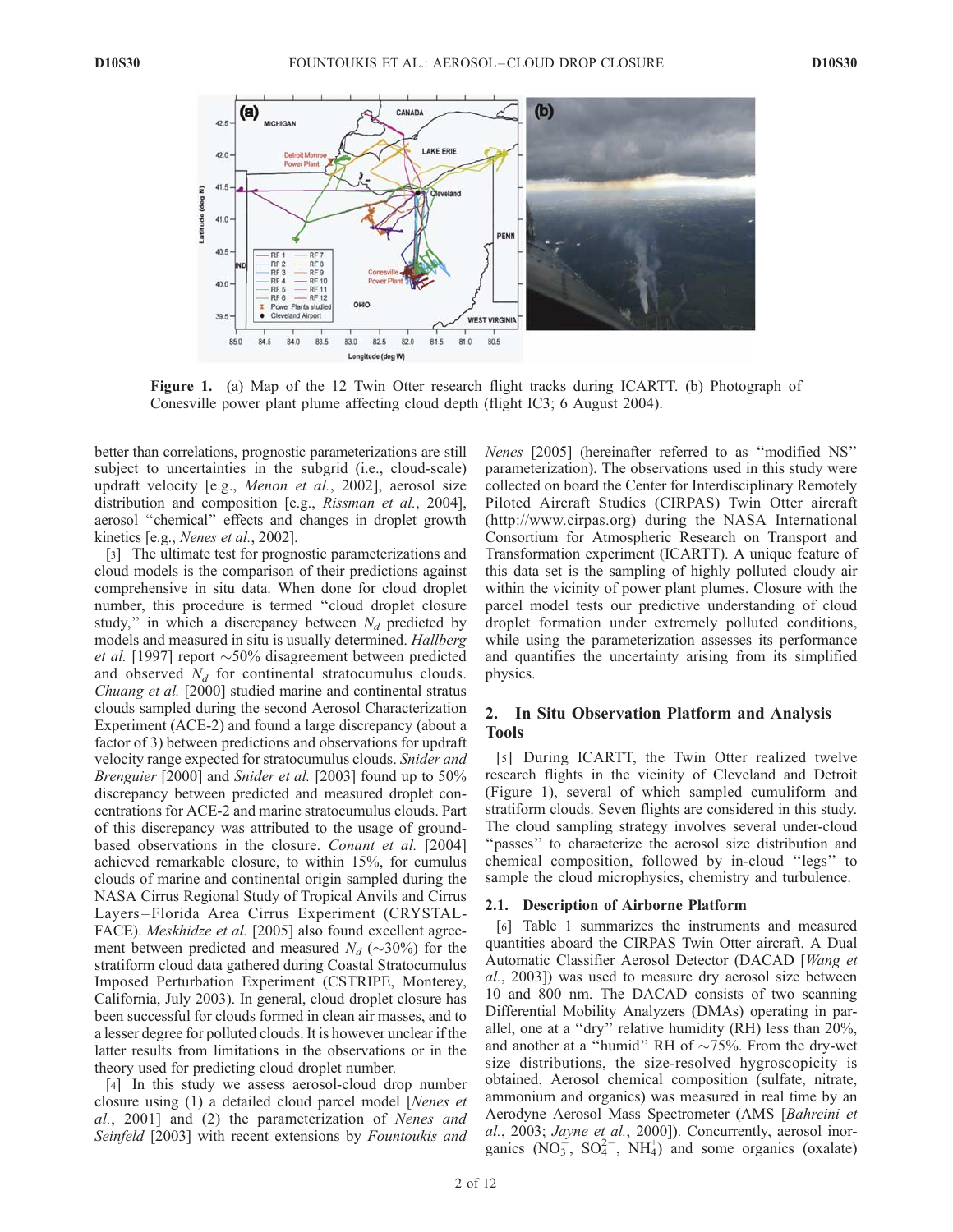$1 - 1$ 

 $\mathbf{I}$ 

|                                                                                              | Table 1. Instrumentation and Measurement Parameters During ICARTT |                                                                                                                  |                                                                                                                                                    |
|----------------------------------------------------------------------------------------------|-------------------------------------------------------------------|------------------------------------------------------------------------------------------------------------------|----------------------------------------------------------------------------------------------------------------------------------------------------|
| Instrument                                                                                   | Measurement                                                       | Measured Property                                                                                                | Measurement Principle                                                                                                                              |
| Forward scattering spectrometer<br>probe (FSSP)                                              | cloud droplet number distribution                                 | geometric diameter: $1.5-37 \mu m$                                                                               | optical forward scattering                                                                                                                         |
| Cloud, aerosol, and precipitation<br>spectrometer (CAS)                                      | cloud droplet number distribution                                 | geometric diameter: $0.5-50 \mu m$                                                                               | optical forward scattering and 2-D imaging                                                                                                         |
| Condensation particle counter (CPC)<br>Dual automated classifier aerosol<br>detector (DACAD) | aerosol number concentration<br>aerosol size distribution         | geometric diameter $>$ (3 nm, 7 nm, 13 nm)<br>geometric diameter: 10-800 nm                                      | varying supersaturations of butanol<br>classification by electrical mobility                                                                       |
| Passive cavity aerosol spectrometer<br>probe (PCASP)                                         | aerosol size distribution                                         | geometric diameter: 100-2500 nm                                                                                  | optical scattering                                                                                                                                 |
| Three-column cloud condensation<br>Aerodynamic particle sizer (APS)                          | aerosol size distribution<br>CCN concentration                    | aerodynamic diameter: 500-10,000 nm<br>three supersaturations                                                    | activation at constant supersaturation; optical detection of droplets<br>aerodynamic classification                                                |
| nuclei counter (CCN)<br>Aerodyne aerosol mass<br>spectrometer (AMS)                          | aerosol chemical composition                                      | mass concentration: $SO_4^{2-}$ , $NH_4^+$ , $NO_3^-$ , $OC$                                                     | Flash ionization; quadrapole mass spectrometer                                                                                                     |
| Particle-into-liquid sampler (PILS)<br>C-Navigational System and<br>Novatel GPS              | aerosol chemical composition<br>updraft velocity, wind speed      | mass concentration: $SO_4^{2-}$ , $NH_4^+$ , $NO_3^-$ , oxalate<br>wind velocity; aircraft position and altitude | wind velocity = aircraft ground velocity $(C-MIGITS$ $NS/GPS)$<br>aircraft air velocity (turbulence and Pitot-static probes)<br>ion chromatography |
|                                                                                              |                                                                   |                                                                                                                  |                                                                                                                                                    |

 $\omega$ 

were measured with a Particle-into-Liquid Sampler (PILS [Sorooshian et al., 2006a]). Updraft velocities were obtained from a five-hole turbulence probe, a Pitot-static pressure tube, a C-MIGITS GPS/INS Tactical System, GPS/inertial navigational system (INS), and the Novatel GPS system.

[7] Droplet number concentrations were measured with a Cloud and Aerosol Spectrometer (CAS) optical probe [Baumgardner et al., 2001], and the Forward Scattering Spectrometer Probe (FSSP [Brenguier et al., 1998; Jaenicke and Hanusch, 1993]). The FSSP measures droplets ranging from 1.5 to 37  $\mu$ m diameter. As with any optical counter, the FSSP is subject to numerous uncertainties such as variations of the size calibration and of the instrument sampling section, nonuniformity in light intensity of the laser beam, probe dead time and coincidence errors [Baumgardner and Spowart, 1990; Brenguier, 1989]. The FSSP is most accurate for measurements of  $N_d$  below 200 cm<sup>-3</sup> [Burnet and Brenguier, 2002]. At high droplet concentrations,  $N_d$  can be noticeably underestimated when measured with the Fast-FSSP [Burnet and Brenguier, 2002]. The CAS measures droplet sizes from 0.4 to 50  $\mu$ m in 20 size bins using a measurement principle similar to that of the FSSP, but improved electronics relaxes the requirement for dead time and coincidence corrections [Burnet and Brenguier, 2002]. A Passive Cavity Aerosol Spectrometer Probe (PCASP) was also flown, which is an optical probe that measures particles between 100 and 2500 nm.

## 2.2. Cloud Parcel Model

[8] The numerical cloud parcel model used in this study [Nenes et al., 2001, 2002] simulates the dynamical balance between water vapor availability from cooling of an ascending air parcel and water vapor depletion from condensation onto a growing droplet population. The model has successfully been used to assess cloud droplet closure in cumulus during CRYSTAL-FACE [Conant et al., 2004] and has been used in numerous model assessments of aerosol-cloud interactions [e.g., Nenes et al., 2002; Rissman et al., 2004; Lance et al., 2004]. The model predicts cloud droplet number concentration and size distribution using as input the cloud updraft velocity, aerosol size distribution and chemical composition. ''Chemical effects,'' such as surface tension depression [Shulman et al., 1996; Facchini et al., 1999], partial solubility or the presence of film-forming compounds [*Feingold*] and Chuang, 2002; Nenes et al., 2002; Rissman et al., 2004; Lance et al., 2004] can also be easily considered; their effect on droplet closure will be assessed through sensitivity analysis.

# 2.3. Droplet Formation Parameterization

[9] The modified NS parameterization [Fountoukis and Nenes, 2005] is one of the most comprehensive, robust and flexible formulations available for global models. The calculation of droplet number is based on the computation of maximum supersaturation,  $s_{max}$ , within an ascending air parcel framework. The parameterization provides a computationally inexpensive algorithm for computing droplet number and size distribution and can treat externally mixed aerosol subject to complex chemical effects (e.g., surface tension effects, partial solubility, changes in water vapor uptake). The parameterization's excellent performance has been evaluated with detailed numerical cloud parcel model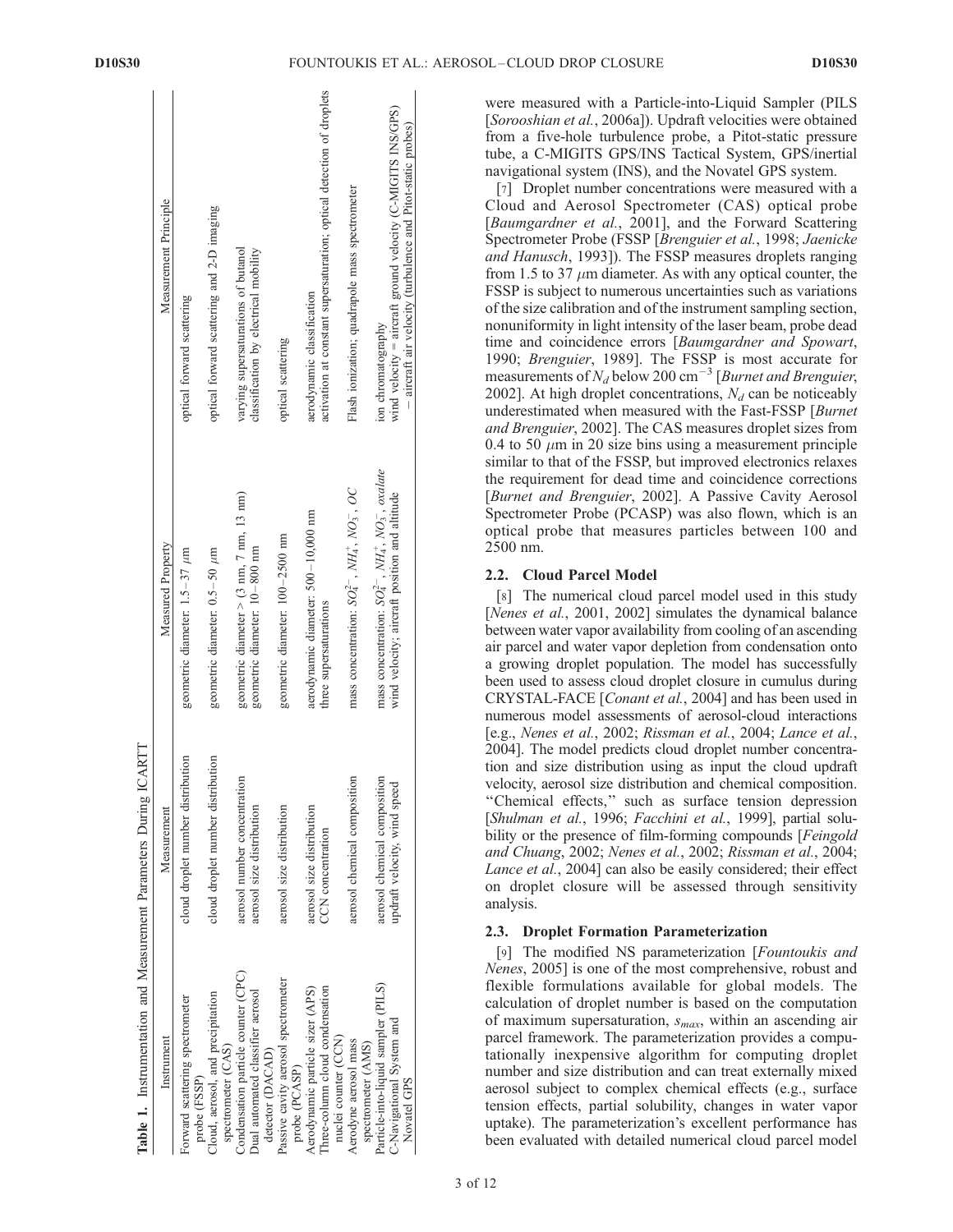Table 2. ICARTT Cloud Characteristics for the Flights Considered in This Study

| Flight (Cloud)<br>Number | Flight<br>Date   | $w_+$ , ms <sup>-1</sup> | $\sigma_{+}$ , ms <sup>-1</sup> | Observed $N_d$ , cm <sup>-3</sup><br>$(\pm st. dev\%)$ | Predicted $N_d$ , cm <sup>-3</sup><br>Parcel Model<br>(Parameterization) | Originating<br>Air Mass <sup>a</sup><br>(Cloud Type) | Mission<br>Description     | Wind<br>Direction |
|--------------------------|------------------|--------------------------|---------------------------------|--------------------------------------------------------|--------------------------------------------------------------------------|------------------------------------------------------|----------------------------|-------------------|
| IC3 $(1)$                | 6 Aug            | 1.67                     | 0.868                           | 1086 (15.9)                                            | 1046 (1066)                                                              | clean ( <i>cumulus</i> )                             | Conesville PP <sup>b</sup> | N                 |
| IC3 $(2)$                | 6 Aug            | 0.39                     | 1.732                           | 354 (45.6)                                             | 321 (356)                                                                | clean (stratocu)                                     | Conesville PP <sup>b</sup> | N                 |
| IC3 $(3)$                | 6 Aug            | 1.89                     | 0.750                           | 825 (44.5)                                             | 1109 (1116)                                                              | clean (cumulus)                                      | Conesville PP <sup>b</sup> | N                 |
| IC3 $(4)$                | 6 Aug            | 1.18                     | 0.619                           | 828 (27.0)                                             | 980 (943)                                                                | clean (cumulus)                                      | Conesville PP <sup>b</sup> | N                 |
| IC <sub>5</sub> $(1)$    | 9 Aug            | 0.69                     | 0.407                           | 1293(9)                                                | 1607 (1420)                                                              | polluted ( <i>cumulus</i> )                          | Conesville PP <sup>b</sup> | W-SW              |
| IC <sub>5</sub> $(2)$    | 9 Aug            | 0.28                     | 0.209                           | 1160(17)                                               | 1147 (1224)                                                              | polluted (stratocu)                                  | Conesville PP <sup>b</sup> | W-SW              |
| IC <sub>5</sub> $(3)$    | 9 Aug            | 0.59                     | 0.528                           | 1045 (37.8)                                            | 1223 (1281)                                                              | polluted (cumulus)                                   | Conesville PP <sup>b</sup> | W-SW              |
| IC6(1)                   | $10$ Aug         | 0.69                     | 0.430                           | 695 (14.7)                                             | 744 (813)                                                                | polluted (stratocu)                                  | Monroe PP <sup>b</sup>     | W-SW              |
| IC6(2)                   | $10$ Aug         | 0.35                     | 0.283                           | 415(50.1)                                              | 508 (577)                                                                | polluted (stratus)                                   | Monroe PP <sup>b</sup>     | NW-SW             |
| IC6(3)                   | $10$ Aug         | 0.44                     | 0.303                           | 668 (28.4)                                             | 555 (636)                                                                | polluted ( <i>stratus</i> )                          | Monroe PP <sup>b</sup>     | NW-SW             |
| IC <sub>6</sub> $(4)$    | $10 \text{ Aug}$ | 0.69                     | 0.375                           | 808 (25.6)                                             | 745 (809)                                                                | polluted (stratocu)                                  | Monroe PP <sup>b</sup>     | NW-SW             |
| IC6(5)                   | $10 \text{ Aug}$ | 0.57                     | 0.477                           | 700 (47.8)                                             | 649 (730)                                                                | polluted (stratocu)                                  | Monroe PP <sup>b</sup>     | NW-SW             |
| IC <sub>6</sub> $(6)$    | $10 \text{ Aug}$ | 1.07                     | 0.819                           | 1075(15.7)                                             | 1008 (1073)                                                              | polluted (stratocu)                                  | Monroe PP <sup>b</sup>     | NW-SW             |
| IC9(1)                   | $16$ Aug         | 0.59                     | 0.360                           | 1012 (31.9)                                            | 1000 (1089)                                                              | clean (stratocu)                                     | SW of Cleveland            | NW-SW             |
| IC9 $(2)$                | $16$ Aug         | 0.17                     | 0.131                           | 540 (36)                                               | 487 (455)                                                                | clean ( <i>stratus</i> )                             | SW of Cleveland            | $NE-N$            |
| IC <sub>9</sub> $(3)$    | $16$ Aug         | 0.15                     | 0.170                           | 524 (48.5)                                             | 413 (392)                                                                | clean (stratus)                                      | SW of Cleveland            | $NE-N$            |
| IC9 $(4)$                | $16$ Aug         | 0.72                     | 0.727                           | 1229(8.7)                                              | 1507 (1384)                                                              | clean (stratocu)                                     | SW of Cleveland            | NE-N              |
| IC <sub>10</sub> $(1)$   | $17 \text{ Aug}$ | 0.69                     | 0.401                           | 1258(6)                                                | 1306 (1367)                                                              | polluted ( <i>cumulus</i> )                          | SW of Cleveland            | NE-N              |
| IC10(2)                  | $17 \text{ Aug}$ | 0.47                     | 0.228                           | 1040(19.6)                                             | 1309 (1060)                                                              | polluted (stratocu)                                  | SW of Cleveland            | S-SW              |
| IC10(3)                  | 17 Aug           | 0.17                     | 0.212                           | 811 (20.4)                                             | 718 (495)                                                                | polluted (stratocu)                                  | SW of Cleveland            | S-SW              |
| IC <sub>11</sub> $(1)$   | 18 Aug           | 0.35                     | 0.313                           | 963 (14.1)                                             | 803 (780)                                                                | polluted (stratocu)                                  | SW of Ontario              | S-SW              |
| IC11(2)                  | 18 Aug           | 0.54                     | 0.621                           | 954 (32.1)                                             | 1056 (1054)                                                              | polluted (stratocu)                                  | SW of Ontario              | S-SW              |
| IC11(3)                  | 18 Aug           | 0.62                     | 0.428                           | 965(13.1)                                              | 1145 (1153)                                                              | polluted (stratocu)                                  | SW of Ontario              | S-SW              |
| IC11(4)                  | 18 Aug           | 0.56                     | 0.239                           | 1141 (18.6)                                            | 1060 (1080)                                                              | polluted (stratocu)                                  | SW of Ontario              | S-SW              |
| IC12(1)                  | $21$ Aug         | 0.55                     | 0.823                           | 1314 (24.3)                                            | 1269 (1265)                                                              | polluted (cumulus)                                   | Conesville PP <sup>b</sup> | S-SW              |
| IC12(2)                  | 21 Aug           | 0.38                     | 0.250                           | 1016(32.1)                                             | 783 (766)                                                                | polluted (stratocu)                                  | Conesville PP <sup>b</sup> | NW-SW             |
| IC12(3)                  | 21 Aug           | 0.12                     | 0.134                           | 322(11.1)                                              | 287 (296)                                                                | polluted (stratocu)                                  | Conesville PP <sup>b</sup> | N                 |

<sup>a</sup>See section 3.1 for characteristics of air mass types.

<sup>b</sup>Read "PP" as "power plant."

simulations [Nenes and Seinfeld, 2003; Fountoukis and Nenes, 2005] and in situ data for cumuliform and stratiform clouds of marine and continental origin [Meskhidze et al., 2005]. Formulations for sectional [Nenes and Seinfeld, 2003] or lognormal [Fountoukis and Nenes, 2005] aerosol have been developed. The latter (lognormal) formulation is used in this study.

## 3. Observations and Analysis

# 3.1. Description of Research Flights

[10] Seven flights are analyzed in this study, in which 27 clouds are profiled (Table 2). The clouds formed downwind of power plants, Cleveland and Detroit. Three research flights (IC3,5 and 12) sampled clouds downwind of the Conesville power plant (Figure 1a), one flight (IC6) sampled clouds downwind of the Monroe power plant (Figure 1a), two flights (IC 9,10) sampled clouds southwest of Cleveland (Figure 1a) and one flight (IC11) sampled clouds southwest of Ontario (Figure 1a). Flight IC3 was the first to probe the Conesville power plant plume; its visible impact on local clouds (Figure 1b) motivated two more research flights (IC5 and 12) that fully characterized the plume and its influence on clouds. Backward Lagrangian trajectory analysis computed from the NOAA-HYSPLIT model (http://www.arl.noaa.gov/ready/hysplit4.html) suggests that during flights IC3 and IC9, the air mass sampled was transported by northerlies (Figure 2a). The air sampled in all other flights originated in the boundary layer and was transported by westerly winds (Figure 2b). Prevailing wind directions, cloud types and other characteristics for each cloud case are given in Table 2.

# 3.2. Cloud Droplet Number and Updraft Velocity Measurements

[11] The observed cloud droplet spectra are carefully screened to eliminate biases in  $N_d$ . Dilution biases are avoided by considering only measurements with effective droplet diameter greater than 2.4  $\mu$ m and geometric standard deviation less than 1.5 [Conant et al., 2004]. A lack of a drizzle mode (liquid water) present, i.e., negligible concentrations of droplets larger than 30  $\mu$ m (typically 0–0.2 cm<sup>-3</sup>) suggest that collision-coalescence and drizzle formation were not important for the clouds sampled. Particles below  $1\mu$ m are either evaporating or unactivated haze and not counted as droplets.

[12] For flights before 13 August, the CAS suffered from a saturation bias for concentrations above  $1500 \text{ cm}^{-3}$ . About 3% of the data set was subject to this bias and was disregarded from this study. The CAS was also found to overcount droplets smaller than  $6 \mu m$  but reliably counted droplet larger than 6  $\mu$ m. This problem is addressed by disregarding the  $1-6 \mu m$  CAS data and replacing them with FSSP data corrected for dead time and coincidence errors [Burnet and Brenguier, 2002]. Droplet concentration uncertainty was assessed by comparing FSSP and CAS concentrations in the  $6-10 \mu m$  range; the former was to be about 40% lower than the latter. As all known sources of bias are accounted for in the FSSP correction, we assume that the difference between the two probes (40%) expresses an unbiased uncertainty  $(\pm 20\%)$  in observed droplet concentration for the whole data set and droplet size range.

[13] The observed cloud droplet concentrations for each flight are presented in Table 2. Average  $N_d$  varied from  $320 \text{ cm}^{-3}$  to 1300  $\text{cm}^{-3}$  and as expected, correlated with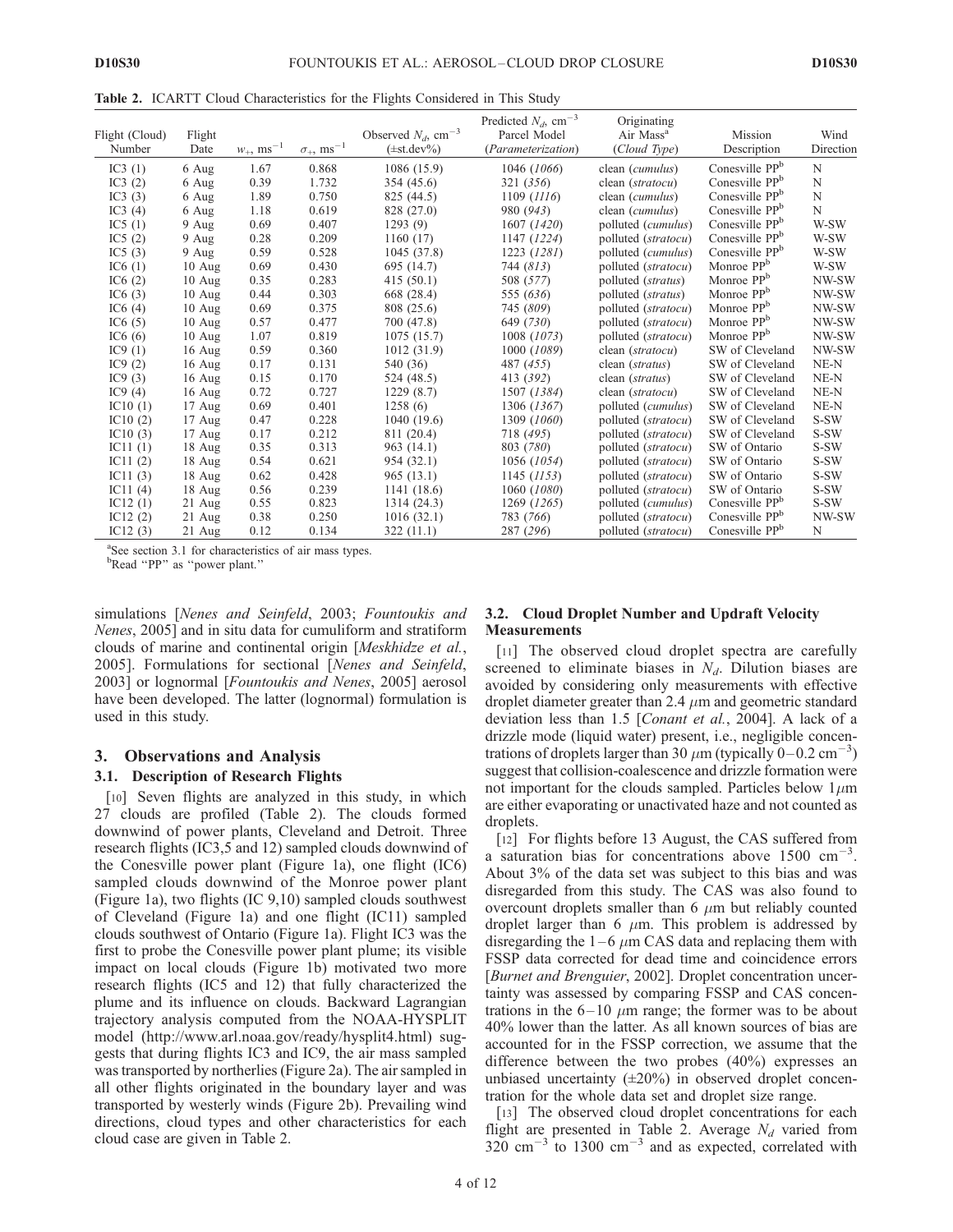

Figure 2. HYSPLIT backward trajectory analysis for (a) flight IC3 and (b) flight IC6.

cloud updraft velocity, w; clouds with  $N_d > 1000$  cm<sup>-3</sup> typically had  $w > 1 \text{ m s}^{-1}$ ,  $N_d \sim 500 - 1000$  for  $w \sim 0.5 \text{ m s}^{-1}$ and  $N_d \sim 300-500$  for  $\omega \sim 0.25$  m s<sup>-1</sup>. High droplet concentration (even for clouds with low updraft velocity) is indicative of the high aerosol loading in almost all clouds profiled.

[14] As expected, updraft velocity varied significantly in each cloud (even at cloud base); we chose to fit observations to a mass-flux-weighted Gaussian probability density function (pdf), as discussed by Meskhidze et al. [2005] and Conant et al. [2004]. Aircraft turns were eliminated from our analysis and the pdf in the measurements were shifted to have a mean of zero (consistent with the assumption of a slowly evolving boundary layer). Table 2 shows the values of average updraft velocity (closest to cloud base) and its standard deviation. Average cloud updraft velocity (at cloud base),  $w_+$ , varied between 0.12 ( $\pm$ 0.13) and 1.89 ( $\pm$ 0.73) m s<sup>-1</sup>.  $w_+$  and its standard deviation,  $\sigma_+$ , were highly correlated (Figure 3); typical of stratocumulus clouds,  $\sigma_{+}$  is significant and comparable to the mean updraft velocity.

# 3.3. Aerosol Size Distribution and Composition

[15] Flight legs were first conducted below cloud base to characterize aerosol composition and size distribution, followed by constant-altitude transects through the cloud; a final pass was done at the cloud top (at  $300-1000$  m). The vertical profiles and horizontal transects are used to deduce cloud spatial extent and height. The under-cloud aerosol size distributions are averaged and fit to three (or four) lognormal modes (depending on the observations) using least squares minimization. Average total aerosol concentration ranged from 4200 cm<sup>-3</sup> to 13300 cm<sup>-3</sup>; the distribution information for each cloud case is summarized in Table 3.

[16] Whenever available (flights IC3, IC5, IC6), AMS measurements were used to describe the dry aerosol composition. The AMS always detected significant amounts of organics, constituting 35– 85% of the total aerosol mass. Highest organic mass fractions were observed outside of power plant plumes (Table 3). The ammonium-sulfate molar ratio obtained both by the PILS and the AMS was larger than 2 for most flights (ranging from 2.0 to 3.7), except for IC5, where the ratio was 1.75. This suggests that the aerosol was



Figure 3. Correlation between average cloud base updraft velocity and velocity standard deviation. All clouds listed in Table 2 are used.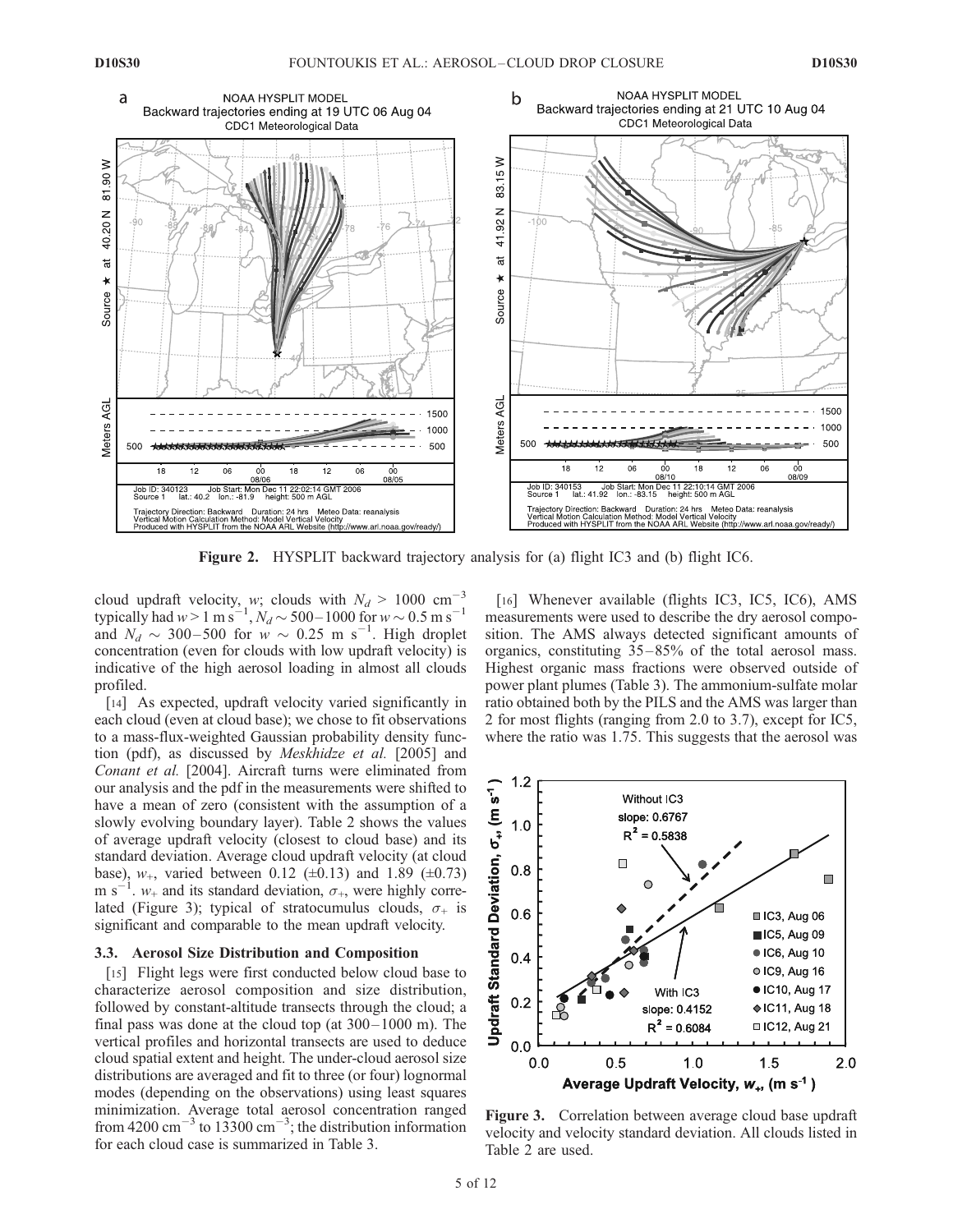|  |  | <b>Table 3.</b> Aerosol Size Distribution and Chemical Composition for ICARTT Clouds |  |  |  |  |  |  |
|--|--|--------------------------------------------------------------------------------------|--|--|--|--|--|--|
|--|--|--------------------------------------------------------------------------------------|--|--|--|--|--|--|

|                      | Aerosol      | Modal $D_{pg}$ , |                | Modal $N_{ap}$ , | $(NH4)2SO4 Mass$ |
|----------------------|--------------|------------------|----------------|------------------|------------------|
| Flight Number (Date) | Mode         | $\mu$ m          | Modal $\sigma$ | $\rm cm^{-3}$    | Fraction, %      |
| IC3 $(8/6/2004)$     | nucleation   | 0.014            | 1.253          | 6667             | 40               |
| IC3 (8/6/2004)       | accumulation | 0.024            | 1.222          | 2630             | 40               |
| IC3 (8/6/2004)       | coarse       | 0.064            | 1.720          | 1541             | 40               |
| IC5-a (8/9/2004)     | nucleation   | 0.027            | 1.477          | 2813             | 61               |
| IC5-a (8/9/2004)     | accumulation | 0.112            | 1.638          | 3353             | 61               |
| IC5-a $(8/9/2004)$   | coarse       | 0.253            | 1.176          | 530              | 61               |
| IC5-b $(8/9/2004)$   | nucleation   | 0.030            | 1.330          | 2949             | 61               |
| IC5-b $(8/9/2004)$   | accumulation | 0.051            | 1.121          | 486              | 61               |
| IC5-b $(8/9/2004)$   | coarse       | 0.124            | 1.712          | 3170             | 61               |
| IC5-c $(8/9/2004)$   | nucleation   | 0.013            | 1.066          | 163              | 66               |
| IC5-c $(8/9/2004)$   | accumulation | 0.035            | 1.479          | 2578             | 66               |
| IC5-c $(8/9/2004)$   | coarse       | 0.138            | 1.708          | 2995             | 66               |
| IC6-a $(8/10/2004)$  | nucleation   | 0.015            | 1.336          | 2287             | 65               |
| IC6-a $(8/10/2004)$  | accumulation | 0.042            | 1.400          | 3856             | 65               |
| IC6-a $(8/10/2004)$  | coarse       | 0.141            | 1.663          | 652              | 65               |
| IC6-b $(8/10/2004)$  | nucleation   | 0.014            | 1.230          | 1881             | 65               |
| IC6-b $(8/10/2004)$  | accumulation | 0.040            | 1.496          | 4381             | 65               |
| IC6-b $(8/10/2004)$  | accumulation | 0.163            | 1.534          | 533              | 65               |
| IC6-b $(8/10/2004)$  | coarse       | 0.738            | 1.027          | 0.1              | 65               |
| IC9-a (8/16/2004)    | nucleation   | 0.032            | 1.720          | 11890            | 15               |
| IC9-a (8/16/2004)    | accumulation | 0.128            | 1.380          | 1310             | 15               |
| IC9-a $(8/16/2004)$  | coarse       | 0.274            | 1.150          | 420              | 15               |
| IC9-b $(8/16/2004)$  | nucleation   | 0.051            | 1.438          | 8491             | 70               |
| IC9-b (8/16/2004)    | accumulation | 0.135            | 1.339          | 1365             | 70               |
| IC9-b (8/16/2004)    | coarse       | 0.249            | 1.161          | 289              | 70               |
| IC9-c $(8/16/2004)$  | nucleation   | 0.056            | 1.384          | 7959             | 50               |
| IC9-c $(8/16/2004)$  | accumulation | 0.141            | 1.354          | 1300             | 50               |
| IC9-c $(8/16/2004)$  | coarse       | 0.260            | 1.140          | 244              | 50               |
| IC10-a (8/17/2004)   | nucleation   | 0.016            | 1.161          | 469              | 38               |
| IC10-a $(8/17/2004)$ | accumulation | 0.037            | 1.360          | 4702             | 38               |
| IC10-a $(8/17/2004)$ | accumulation | 0.077            | 1.060          | 243              | 38               |
| IC10-a (8/17/2004)   | coarse       | 0.143            | 1.581          | 1953             | 38               |
| IC10-b $(8/17/2004)$ | nucleation   | 0.024            | 1.269          | 3577             | 38               |
| IC10-b $(8/17/2004)$ | accumulation | 0.042            | 1.123          | 355              | 38               |
| IC10-b $(8/17/2004)$ | coarse       | 0.112            | 1.841          | 2393             | 38               |
| IC11 (8/18/2004)     | nucleation   | 0.017            | 1.521          | 1322             | 15               |
| IC11 (8/18/2004)     | accumulation | 0.098            | 1.676          | 2339             | 15               |
| IC11 $(8/18/2004)$   | coarse       | 0.237            | 1.289          | 587              | 15               |
| IC12 (8/21/2004)     | nucleation   | 0.013            | 1.117          | 133              | 36               |
| IC12 (8/21/2004)     | accumulation | 0.096            | 1.296          | 206              | 36               |
| IC12 (8/21/2004)     | coarse       | 0.082            | 1.728          | 4336             | 36               |

neutralized in all flights except IC5. Lack of size-resolved composition precludes the detection of acidity changes throughout the aerosol distribution, but any gas phase ammonia (for all flights except IC5) would quickly condense and neutralize acidic particles formed from in-cloud production of sulfate. The PILS analysis showed small amounts of nitrate and oxalate, the latter being generated by in-cloud oxidation of organic precursors [Sorooshian et al., 2006b]. It is unclear whether particulate nitrate is associated with aerosol phase organics. When combined, nitrates and oxalate did not exceed  $2\%$  of the total (soluble + insoluble) aerosol mass and were excluded from our analysis; a small change in the soluble fraction would not significantly impact droplet concentrations [Rissman et al., 2004]. Table 3 presents the aerosol size distribution and composition for each cloud case considered in this study.

[17] Additional compositional insight (and its spatial variability) can be obtained from the DACAD; the hygroscopic growth factor (wet over dry aerosol diameter) during flight IC3 was  $\sim$ 1.17, (compared to 1.44 for pure ammonium sulfate at 77% relative humidity), characteristic of carbonaceous material with low sulfate content. Ageing of the plume downwind showed an increase in hygroscopicity,

consistent with condensation of sulfates on the aerosol. The influence of the power plant plume could be detected for more than 20 miles downwind of the plant (Figure 4). Representative examples of measured and fitted size distributions are shown in Figure 5; the discrepancy for CCNrelevant size range (larger than 30 nm) is generally small, less than 10%.

#### 3.4. Cloud Droplet Closure: Parcel Model

[18] The average updraft velocity,  $w_+$ , is used to compute  $N_d$ ; this was shown by *Meskhidze et al.* [2005] to give optimal closure for cumulus and stratocumulus clouds.  $w_+$  is defined as,  $w_+ = \int_0^\infty$ 0  $wp(w)dw / \int_0^\infty$  $\boldsymbol{0}$  $p(w)dw$ , where  $p(w)$  is the vertical velocity probability density function (pdf). For a Gaussian pdf with standard deviation  $\psi_w$  and zero average velocity,  $p(w) = \frac{1}{(2\pi)^{1/2} \psi_w} \exp\left\{-\frac{w^2}{2\psi_w^2}\right\}$ , and

$$
w_{+} = \frac{-\frac{\psi_{w}}{(2\pi)^{1/2}} \int_{0}^{\infty} \exp(-x) d(-x)}{0.5} = \left(\frac{2}{\pi}\right)^{1/2} \psi_{w} \approx 0.8 \psi_{w}
$$
 (1)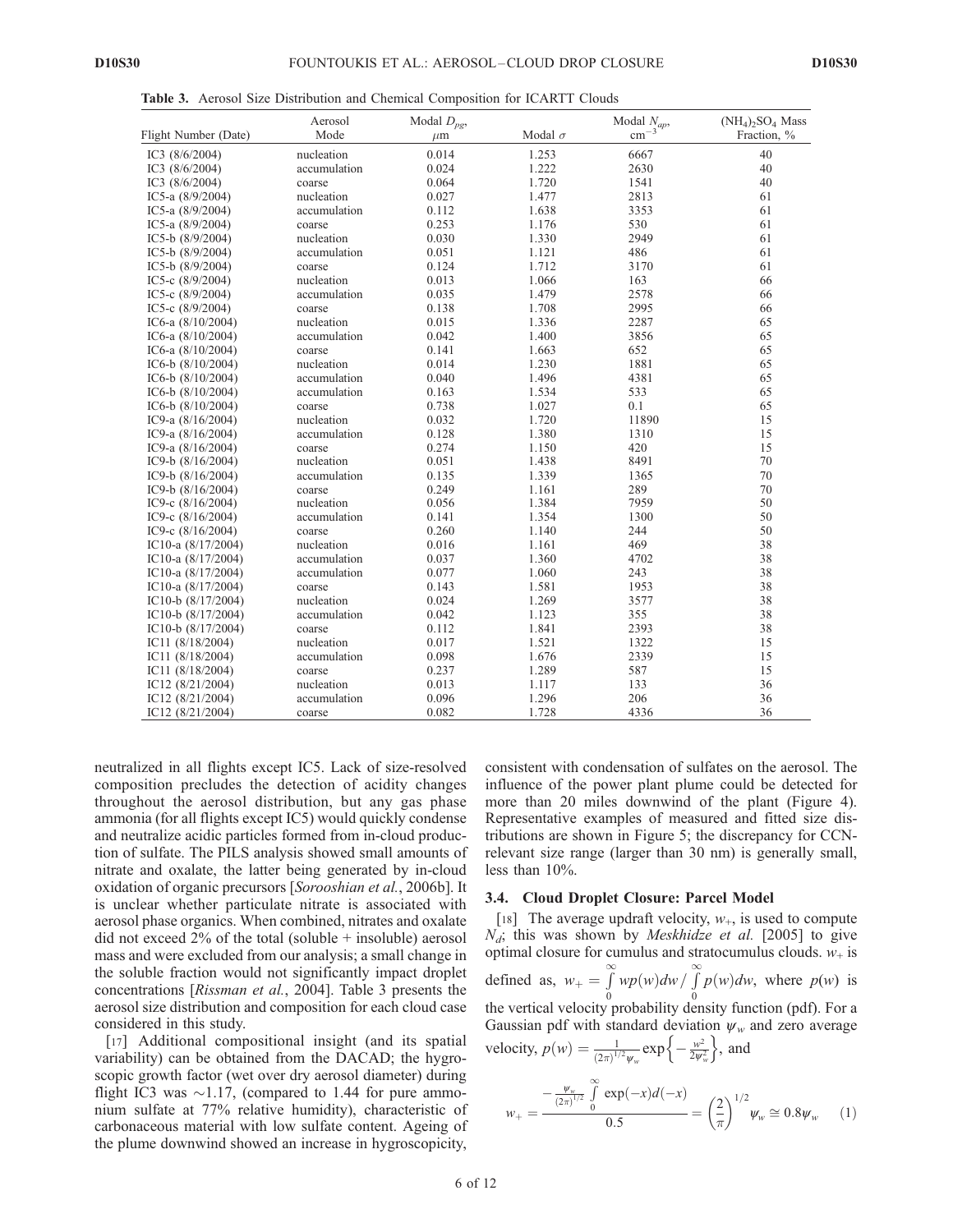

Figure 4. Dry aerosol size distributions for flight IC5 (Conesville power plant). Distributions are shown for plume transects downwind of the power plant.

 $w_{+}$ , as calculated from equation (1), is identical to the "characteristic" velocity found by Peng et al. [2005] used for assessing cloud droplet closure for stratocumulus clouds sampled in the North Atlantic Ocean. Equation (1) is also reflected in the updraft velocity observations (Figure 3);  $\sigma_{+}$ , which is roughly half of  $\psi_w$ , yields after substitution into equation (1)  $\sigma_+ \cong 0.63w_+$ , which is consistent with the slope of Figure 3.

[19] The under-cloud temperature, pressure and relative humidity describe the precloud thermodynamic state of the atmosphere and are used as initial conditions for the parcel model. Aerosol observations and cloud updraft velocity are obtained from Tables 2 and 3.

[20] It is assumed that the aerosol is internally mixed and composed of two compounds: ammonium sulfate (with density  $\rho_{sul} = 1760 \text{ kg m}^{-3}$ ) and organic (with density  $\rho_{org} = 1500 \text{ kg m}^{-3}$ ). The "organic" density is slightly larger than the  $1200 - 1250$  kg m<sup>-3</sup> value of Turpin and Lim [2001] proposed for Los Angeles to account for ageing and the presence of some crustal species. For flights which AMS data were not available (i.e., IC9, IC10, IC11, IC12), the "insoluble" volume fraction,  $V_{ins}$ , was inferred by subtracting the ammonium sulfate volume,  $V_{sul}$ , (obtained from PILS measurements) from the total aerosol volume,  $V_{total}$  (obtained from size distribution measurements). The mass fraction of the insoluble material,  $m_{ins}$ , is then calculated as,

$$
m_{ins} = \frac{\rho_{org} V_{ins}}{\rho_{sul} V_{sul} + \rho_{org} V_{ins}}
$$
(2)

The assumption that only inorganics contribute soluble mass relevant for CCN activation appears to be reasonable in CCN closure studies conducted in North America [e.g., Medina et al., 2007; Broekhuizen et al., 2005]. Equation (2) assumes uniform composition with size; this can introduce a significant amount of uncertainty in predicting CCN

concentrations [e.g., Medina et al., 2007; Broekhuizen et al., 2005]. The importance of both assumptions in cloud droplet number prediction is discussed in section 3.5.

[21] The mass water vapor uptake (condensation) coefficient,  $a_c$ , needed for computing the water vapor mass transfer coefficient [Fountoukis and Nenes, 2005] is currently subject to considerable uncertainty. Li et al. [2001] have shown that if uptake is controlled by the accommodation of water vapor molecules onto droplets,  $a_c$  can range from 0.1 to 0.3 for pure water droplets, from 0.04 to 0.06 for aged atmospheric CCN [Shaw and Lamb, 1999; Pruppacher and Klett, 2000; Chuang, 2003; Conant et al., 2004], while a recent work suggests that it should be close to unity for dilute droplets and pure water [Laaksonen et al., 2004]. However, ambient CCN at the point of activation are concentrated solutions composed of electrolytes and (potentially) organic surfactants,



Figure 5. Examples of observed size distributions and corresponding lognormal fits.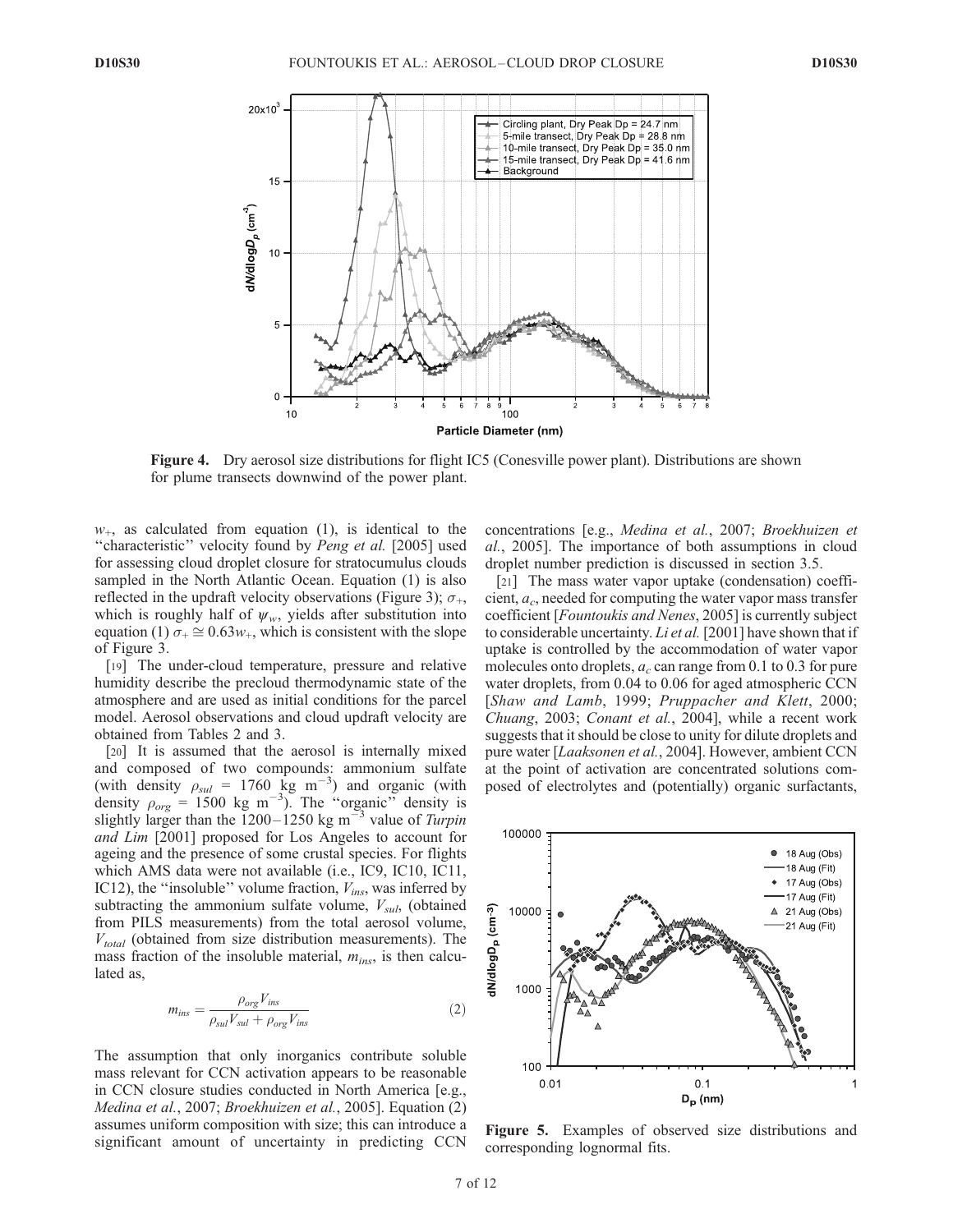

Figure 6. Cloud droplet number closure using the parcel model. The conditions for predicting  $N_d$  are summarized in Tables 2 and 3.

which, together with other kinetic processes (e.g., solute dissolution [Asa-Awuku and Nenes, 2007]), can slow water uptake and growth kinetics; this would give an apparent uptake coefficient much less than unity (even if  $a_c$  were unity). Because of this, and following the suggestions of Shaw and Lamb [1999] and Conant et al. [2004], we consider a "base case" value of  $a_c$  equal to 0.06. The data set (Tables 2 and 3) is used to determine a "best fit" value for  $a_c$  and constrain its uncertainty (section 3.5).

[22] Figure 6 shows the cloud droplet number closure for all 27 clouds analyzed in this study. The parcel model predictions of  $N_d$  are close to the 1:1 line of perfect agreement with observations. In most cases, predictions are within 25% of the observations (average error  $3.0 \pm 15.4\%$ ; average absolute error  $12.8 \pm 8.7\%$ ), which is considerably less than the estimated  $N_d$  uncertainty of  $\sim$ 20%.

# 3.5. Cloud Droplet Closure: Modified NS Parameterization

[23] Evaluation of the modified NS parameterization is carried out via a closure study, using the procedure outlined in section 3.3. The results are shown in Figure 7; on average, the modified NS parameterization was found to reproduce observed  $N_d$  with the same accuracy as the parcel model (average error  $1.5 \pm 17.9\%$ ; average absolute error  $13.5 \pm 11.5\%$ ). There is no systematic bias between the modeled and the observed  $N_d$ . This is remarkable, given that highly polluted clouds formed from CCN containing large amounts of organics have long been considered a challenge for any parameterization and parcel model [e.g., Conant et al., 2004]. This study, combined with the work of Meskhidze et al. [2005] clearly show that the modified NS parameterization can accurately and robustly predict the process of cloud droplet activation and reliably be used in GCM assessments of the aerosol indirect effect.

#### 3.6. Sources of Uncertainty and Sensitivity Analyses

[24] Despite the excellent closure, it is important to identify key contributors to  $N_d$  error (defined as the difference between predicted and measured  $N_d$  normalized to measured  $N_d$ ). This is done by examining the correlation of  $N_d$  error with key parameters affecting  $N_d$ , being (1) total aerosol number, (2) accumulation mode aerosol number, (3) average cloud base updraft velocity, (4) cloud base updraft velocity variance, (5) observed cloud droplet number, and (6) aerosol sulfate mass fraction. The first two parameters are used as a proxy for pollution. The next two parameters are used as a proxy for cloud dynamics, which strongly impact cloud droplet number and its sensitivity to ''chemical effects'' [e.g., Nenes et al., 2002; Rissman et al., 2004]. Sulfate mass fraction itself is a proxy for ''chemical effects,'' as low sulfate is usually correlated with high organic content, which in turn may be water-soluble and contain surfactants. Finally, observed cloud droplet number is used to explore whether the  $N_d$  observations are subject to some concentrationdependant bias (section 3.2). Table 4 presents the results of the correlation analysis. When the whole data set is considered,  $N_d$  error only correlates significantly with  $w_+$  $(R^2$  in Table 4 is for  $w_+ < 1$  m s<sup>-1</sup>) and its variance. There is practically no correlation of droplet error with  $w_+$  when it is above 1.0 m  $s^{-1}$  (roughly 50% of the data set). The correlation of error with updraft is stronger as the  $w_+$ decreases; this is expected as vertical velocity uncertainty becomes substantial for low updrafts. Lack of droplet error correlation with chemical composition variations is consistent with Rissman et al. [2004], who show droplet number is most sensitive to variations in updraft velocity under conditions of low supersaturation (i.e., strong competition for water vapor from high aerosol concentration and low updraft velocity). When considering subsets of data, updraft velocity still correlates with droplet error (Table 4), more weakly ( $\mathbb{R}^2 = 0.2$ ) for power plant flights alone (IC3,5,6,12) and more strongly  $(R^2 = 0.5)$  for non-power-plant plume flights (IC9,10,11). The strength of correlation is expected, as power plant clouds are more vigorous (56% have  $w_+$  > 1.0, and only 6% with  $w_+$  < 0.25), than non-power-plant clouds (55% have  $w_+ > 1.0$ , and 27% with  $w_+ < 0.25$ ).

[25] For power plant flights alone, droplet error also correlates with aerosol number. This is likely from the temporal averaging of the aerosol size distribution; an averaged distribution cannot account for the spatial heterogeneity of the aerosol (hence droplet number) in the vicinity of power plant plumes. Therefore droplet error does not arise



Figure 7. Same as Figure 3 but using the modified NS parameterization for predicting  $N_d$ .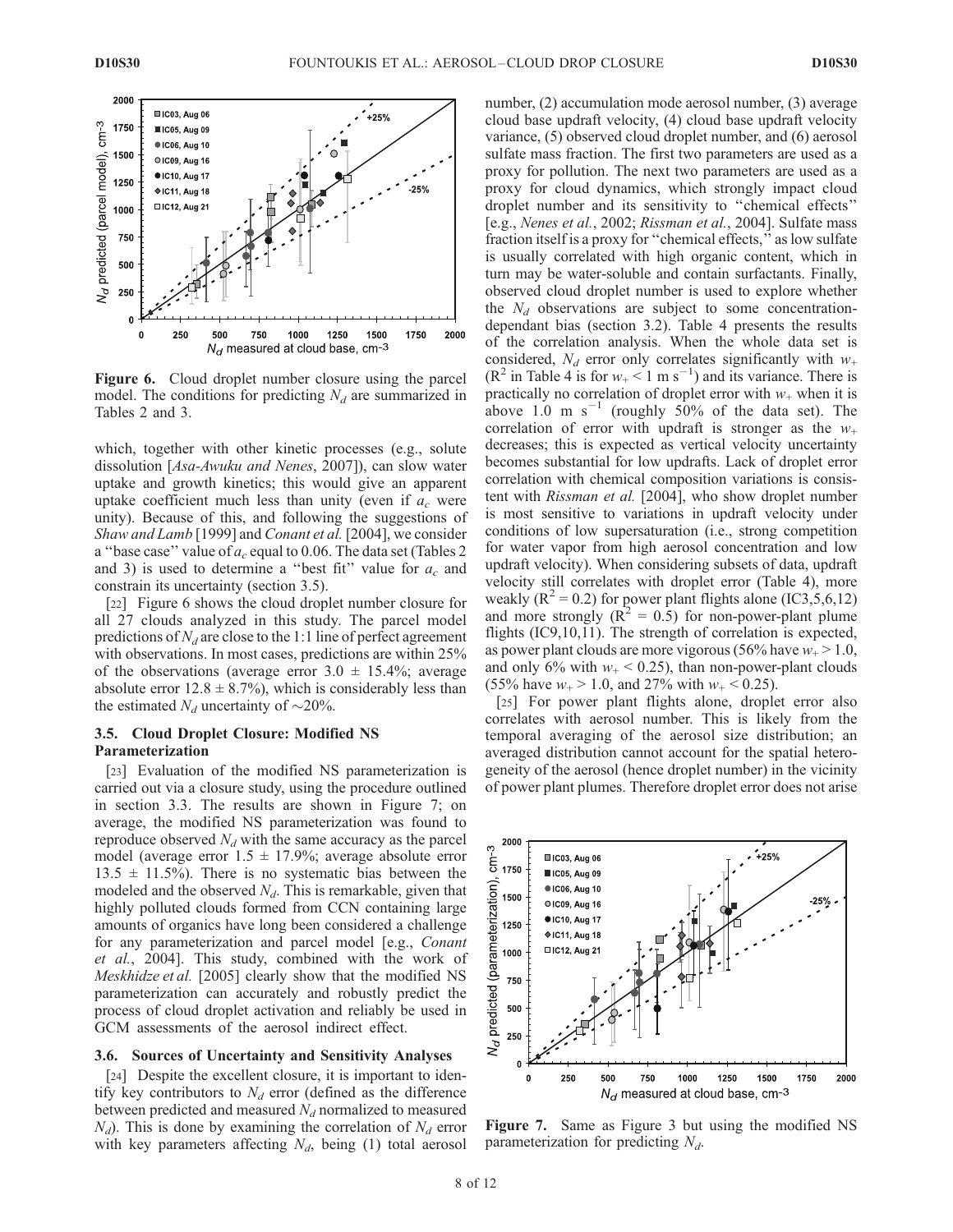|                                     | Correlation Coefficient $(R2)$ |                 |                  |  |  |  |
|-------------------------------------|--------------------------------|-----------------|------------------|--|--|--|
| Observed Property                   | Whole Data Set                 | Non-Power-Plant | Power Plant Only |  |  |  |
| Total aerosol number                | 0.002                          | 0.018           | 0.111            |  |  |  |
| Accumulation mode aerosol number    | 0.002                          | 0.043           | 0.198            |  |  |  |
| Cloud updraft velocity              | 0.358                          | 0.500           | 0.209            |  |  |  |
| Updraft velocity standard deviation | 0.150                          | 0.383           | 0.066            |  |  |  |
| Cloud droplet number                | 0.067                          | 0.343           | 0.014            |  |  |  |
| Aerosol sulfate mass fraction       | 0.025                          | 0.036           | 0.014            |  |  |  |

Table 4. Correlation of Droplet Number Error With Important Aerosol-Cloud Interaction Properties<sup>a</sup>

<sup>a</sup>The parcel model was used for computing cloud droplet number. Strongest correlations are shown in bold.

from the presence of very high aerosol concentrations at cloud base, but variations thereof. The observations support this hypothesis;  $N_d$  error decreases as the plume ages and dilutes to the polluted (but homogeneous) background aerosol. Despite the correlation, the droplet number variability is still small compared to the highly variable aerosol near the vicinity of a power plant plume (Figure 4) for two reasons: droplet number variability is inherently less than the CCN variability [Sotiropoulou et al., 2006], and clouds may not respond to aerosol variations when they take place at small particle sizes and  $s_{max}$  is not sufficiently high to activate them. The latter can be seen in Figure 4; most of the aerosol variability is seen in small diameters  $( $60 \text{ nm}$ ),$ while droplets formed upon CCN with diameter greater than 70 nm (simulations suggest that  $s_{max} \sim 0.085\%$ ). For nonpower-plant plume flights (IC9,10,11), cloud droplet error correlates with cloud droplet number (but not sulfate fraction or aerosol number), which suggests the presence of minor biases in the  $N_d$  observations, which however are not significant enough to affect closure.

[26] Droplet number error also arises by assuming that aerosol chemical composition is invariant with particle size (section 3.3). Broekhuizen et al. [2005], Medina et al. [2007] and Sotiropoulou et al. [2006] have shown that this assumption for polluted areas can result in up to 50% error in CCN predictions. If our data set is subject to similar uncertainty, the resulting  $N_d$  error should range between 10 and 25% [Sotiropoulou et al., 2006], well within the observational uncertainty. If organics partially dissolve and depress droplet surface tension,  $N_d$  can become less sensitive to variations in chemical composition [Rissman et al., 2004].

[27] Figure 8 presents the sensitivity of droplet number prediction error, averaged over the data set, to the uptake coefficient,  $a_c$ . Figure 8 displays the  $N_d$  standard deviation only for the parcel model, as the parameterization exhibits roughly the same behavior. The sensitivity analysis was done using the parcel model and activation parameterization, and assuming that the organic fraction is insoluble. Assuming that the droplet number prediction error is random, our simulations indicate that the "best fit" value of  $a_c$  (i.e., the value which the average  $N_d$  error is minimal and its standard deviation lies between the measured droplet uncertainty range) is 0.06, which is in agreement with values obtained from the Conant et al. [2004] and Meskhidze et al. [2005] closure studies. Assuming a 20% uncertainty in observed  $N_d$  (and neglecting the  $N_d$  error standard deviation) constrains  $a_c$  between 0.03 and 1.0 (Figure 8). Peng et al. [2005] also obtain good closure using a much different  $a_c$  (=1) in their analysis; this does not suggest that the closure is insensitive to  $a_c$ , but rather that updraft velocity and droplet number measurements require reduction in their uncertainty (Figure 8) to further constrain  $a_c$ .

[28] Finally, we assess the sensitivity of droplet closure to "chemical effects" (i.e., solubility of the organic fraction and depression of surface tension); the focus is to assess whether different values of the uptake coefficient and organic solubility (compared with the ''base case'' simulations for  $a_c = 0.06$ ) can yield good closure. In the sensitivity analysis, the dissolved organic was assumed to have a molar volume of 66  $\text{cm}^3$  mol<sup>-1</sup> and a Van't Hoff factor of 1, which is consistent with a lower limit of properties derived from the activation of water-soluble organic carbon extracted from biomass burning samples (A. Asa-Awuku, Georgia Institute of Technology, personal communication, 2006). Organic solubility varied from  $10^{-4}$ to 1 kg  $kg^{-1}$ ; when surface tension is allowed to decrease, we use the correlation of *Facchini et al.* [1999], assuming 8 mols of carbon per mol of dissolved organic [Nenes et al., 2002]. We also consider two values of the uptake coefficient, 0.06 and 1.0. Simulations indicate (Figure 9) that organic solubility less than  $10^{-3}$  kg kg<sup>-1</sup> is not enough to affect CCN (thus droplet number) concentrations. All the organic dissolves during activation when its solubility is larger than  $10^{-2}$  kg kg<sup>-1</sup>; this leads to an average increase



Figure 8. Sensitivity of droplet number error (between model and observations) to the value of the water vapor uptake coefficient.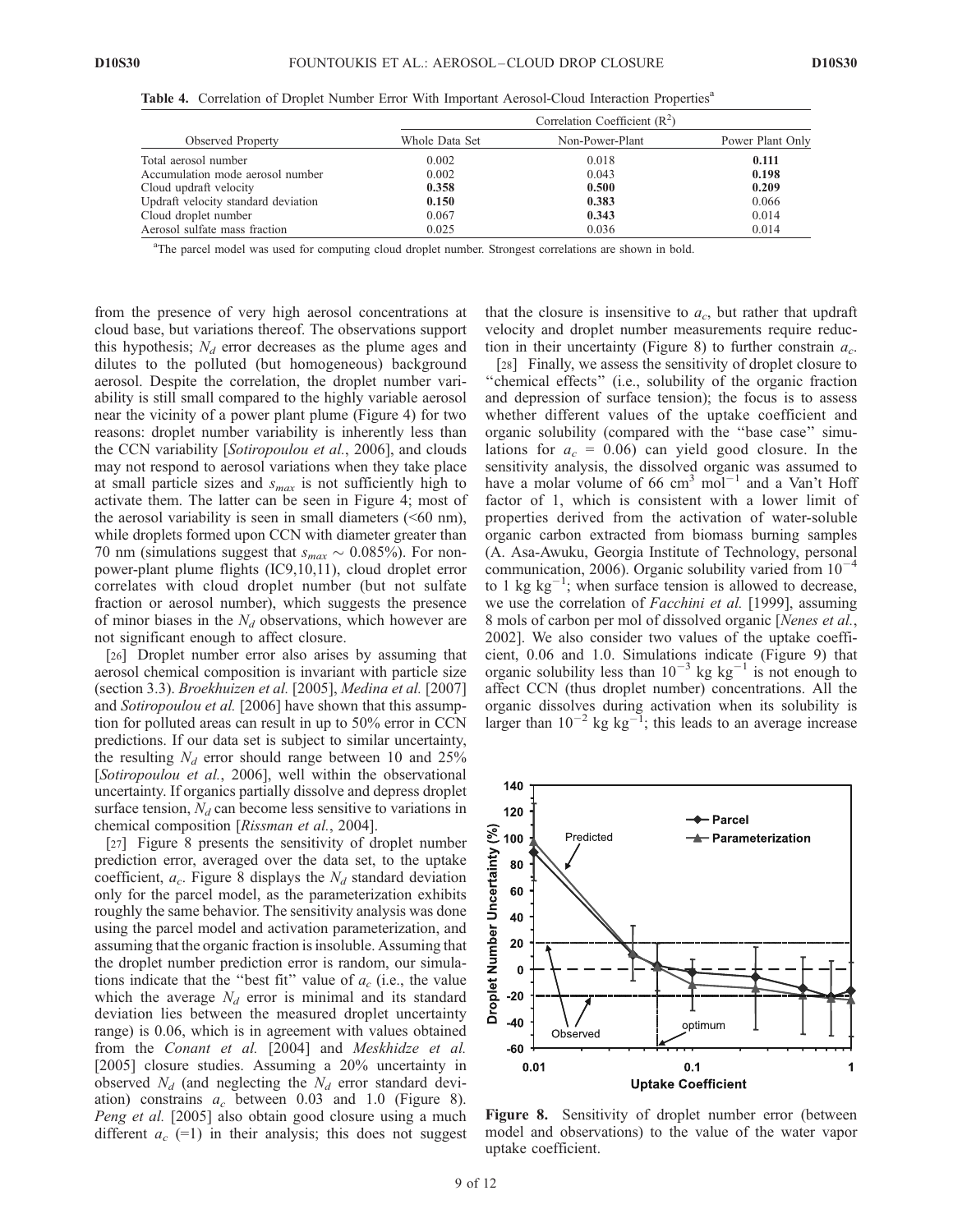

Figure 9. Sensitivity of droplet number error (between model and observations) to the solubility of the aerosol organic mass. The dissolved organic was assumed to have a molar volume of 66  $g$  mol<sup>-1</sup> and a Van't Hoff factor of 1.

in droplet number (error) by  $10-15%$ , accompanied with a substantial increase in droplet error variability. If surface tension depression is included, droplet number (error) is on average increased by about 30% compared to the ''base case'' simulation. Surface tension depression is considered only for simulations with  $a_c = 1.0$ , as a lower value would yield droplet error outside of the uncertainty range. Using a larger organic molar volume (i.e., molecular weight) would just decrease their effect on CCN activation; a lower molar volume is unlikely, given that a lower estimate was already used. The simulations suggest that combinations of organic solubility, degree of surface tension depression and uptake coefficient can give cloud droplet closure within experimental uncertainty. However, the ''base case'' conditions give by far the best closure since average droplet error and its variability are within measurement uncertainty (Figure 9). This suggests that ''chemical effects'' do not considerably influence aerosol activation. The sensitivity analysis above illustrates the importance of reducing the droplet number measurement uncertainty. On the basis of Figure 9, a 10% uncertainty would further constrain the extent of ''chemical effects'' on cloud droplet formation.

# 4. Summary

[29] This study analyzes 27 cumuliform and stratiform clouds sampled aboard the CIRPAS Twin Otter during the 2004 ICARTT (International Consortium for Atmospheric Research on Transport and Transformation). A unique feature of the data set is the sampling of highly polluted clouds within the vicinity of power plant plumes. In situ observations of aerosol size distribution, chemical composition and updraft velocity were input to (1) a detailed adiabatic cloud parcel model [Nenes et al., 2001, 2002] and (2) the modified NS parameterization [Fountoukis and Nenes, 2005; Nenes and Seinfeld, 2003]; predicted droplet number is then compared with the observations. Remarkable closure was achieved (on average to within 10%) for parcel model and parameterization. The error in predicted cloud droplet concentration was found to correlate mostly with updraft velocity. Aerosol number also correlated with droplet error for clouds affected by power plant plumes (which is thought to stem from spatial variability of the aerosol not considered in the closure). Finally, we assess the sensitivity of droplet closure to ''chemical effects.'' A number of important conclusions arise from this study:

[30] 1. Cloud droplet number closure is excellent even for the highly polluted clouds downwind of power plant plumes. Droplet number error does not correlate with background pollution level, only with updraft velocity and aerosol mixing state.

[31] 2. A highly variable aerosol does not necessarily imply a highly variable  $N_d$  concentration. The clouds in this study often do not respond to aerosol variations because they take place primarily at small particle sizes, and cloud  $s_{max}$  is not high enough to activate them. Any droplet variability that does arise is inherently less than the CCN variability it originated from [Sotiropoulou et al., 2006].

[32] 3. Usage of average updraft velocity is appropriate for calculating cloud droplet number.

[33] 4. The water vapor uptake coefficient ranges between 0.03 and 1.0. Optimum closure (for which average  $N_d$  error is minimal and its standard deviation is within droplet measurement uncertainty) is obtained when the water vapor uptake coefficient is about 0.06. This agrees with values obtained from previous closure studies for polluted stratocumulus [Meskhidze et al., 2005] and marine cumulus clouds [Conant et al., 2004].

[34] 5. On average, organic species do not seem to influence activation through contribution of solute and surface tension depression. Optimal cloud droplet closure is obtained if the CCN are approximated by a combination of soluble inorganics and partially soluble organics (less than 1 g  $kg^{-1}$ water assuming a molar volume of 66 cm<sup>3</sup> mol<sup>-1</sup> and a Van't Hoff factor of 1).

[35] 6. The cloud droplet activation parameterization used in this study [Nenes and Seinfeld, 2003; Fountoukis and Nenes, 2005] has performed as well as the detailed cloud parcel model. Excellent performance has also been reported by Meskhidze et al. [2005]. Together, both studies suggest that the parameterization can robustly be used in GCM assessments of the aerosol indirect effect.

[36] 7. Distinguishing the "chemical effects" on the cloud droplet spectrum requires the observational uncertainty to be of order 10%.

[37] The above conclusions can serve as much needed constraints for the parameterization of aerosol-cloud interactions in the North America. Future in situ studies will determine the robustness of our findings.

[38] Acknowledgments. We acknowledge the support of the National Science Foundation under award ATM-0340832. C.F., A.N. and N.M. acknowledge support from an NSF CAREER award, a NASA EOS-IDS and a NASA NIP. C.F. acknowledges support from a Gerondelis Foundation Fellowship.

# References

Andreae, O. M., C. D. Jones, and P. M. Cox (2005), Strong present-day aerosol cooling implies a hot future, Nature, 435, 1187 – 1190.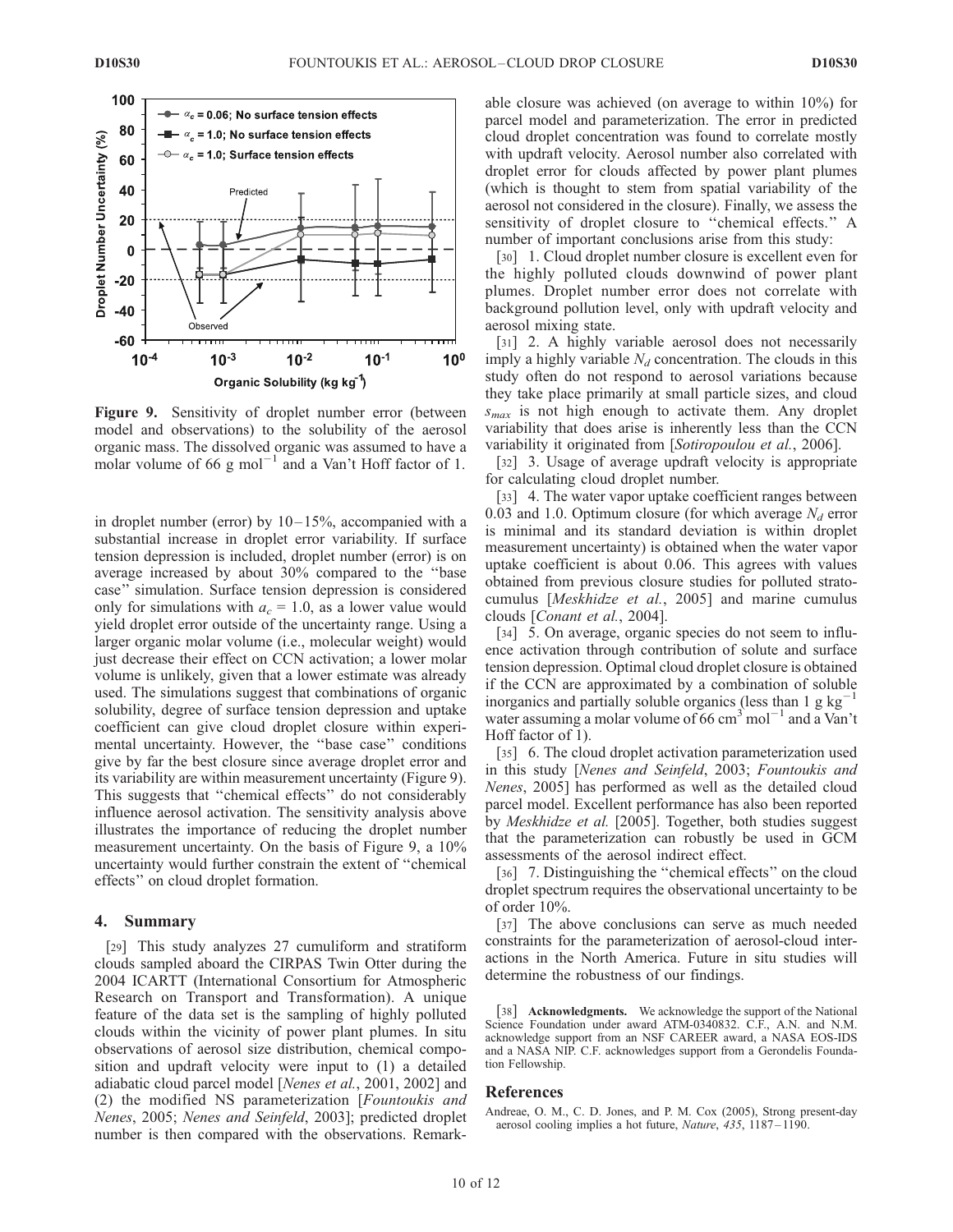- Asa-Awuku, A., and A. Nenes (2007), Effect of solute dissolution kinetics on cloud droplet formation: 1. Extended Köhler theory, *J. Geophys. Res.*, doi:10.1029/2005JD006934, in press.
- Bahreini, R., J. L. Jimenez, J. Wang, R. C. Flagan, J. H. Seinfeld, J. T. Jayne, and D. R. Worsnop (2003), Aircraft-based aerosol size and composition measurements during ACE-Asia using an Aerodyne aerosol mass spectrometer, J. Geophys. Res., 108(D23), 8645, doi:10.1029/2002JD003226.
- Baumgardner, D., and M. Spowart (1990), Evaluation of the Forward Scattering Spectrometer Probe. Part III: Time response and laser inhomogeneity limitations, J. Atmos. Oceanic Technol., 7, 666-672.
- Baumgardner, D., H. Jonsson, W. Dawson, D. O'Connor, and R. Newton (2001), Cloud, aerosol and precipitation spectrometer: A new instrument for cloud investigations, Atmos. Res., 59-60, 251-264.
- Boucher, O., and U. Lohmann (1995), The sulfate-CCN-cloud albedo effect: A sensitivity study with two general circulation models, Tellus, Ser. B, 47,  $281 - 300$
- Brasseur, G. P., and E. Roeckner (2005), Impact of improved air quality on the future evolution of climate, Geophys. Res. Lett., 32, L23704, doi:10.1029/2005GL023902.
- Brenguier, J.-L. (1989), Coincidence and deadtime corrections for particle counters. Part II: High concentration measurements with an FSSP, J. Atmos. Oceanic Technol., 6, 575 – 584.
- Brenguier, J.-L., T. Bourrianne, A. Coelho, J. Isbert, R. Peytavi, D. Trevarin, and P. Weschler (1998), Improvements of droplet size distribution measurements with the Fast-FSSP (Forward Scattering Spectrometer Probe), J. Atmos. Oceanic Technol., 15, 1077 – 1090.
- Broekhuizen, K., R. Y.-W. Chang, W. R. Leaitch, S.-M. Li, and J. P. D. Abbatt (2005), Closure between measured and modeled cloud condensation nuclei (CCN) using size-resolved aerosol compositions in downtown Toronto, Atmos. Chem. Phys. Disc., 5, 6263 – 6293.
- Burnet, F., and J.-L. Brenguier (2002), Comparison between standard and modified forward scattering spectrometer probes during the small cumulus microphysics study, J. Atmos. Oceanic Technol., 19, 1516-1531.
- Chuang, P. (2003), Measurement of the timescale of hygroscopic growth for atmospheric aerosols, J. Geophys. Res., 108(D9), 4282, doi:10.1029/ 2002JD002757.
- Chuang, P. Y., D. R. Collins, H. Pawlowska, J. R. Snider, H. H. Jonsson, J. L. Brenguier, R. C. Flagan, and J. H. Seinfeld (2000), CCN measurements during ACE-2 and their relationship to cloud microphysical properties, Tellus, Ser. B, 52, 843 – 867.
- Conant,W. C., et al. (2004), Aerosol cloud drop concentration closure in warm cumulus, J. Geophys. Res., 109, D13204, doi:10.1029/2003JD004324.
- Considine, G., and J. A. Curry (1998), Effects of entrainment and droplet sedimentation on the microphysical structure of stratus and stratocumulus clouds, Q. J. R. Meteorol. Soc., 124, 123 – 150.
- Facchini, M., M. Mircea, S. Fuzzi, and R. Charlson (1999), Cloud albedo enhancement by surface-active organic solutes in growing droplets, Nature, 401, 257 – 259.
- Feingold, G., and P. Y. Chuang (2002), Analysis of the influence of filmforming compounds on droplet growth: Implications for cloud microphysical processes and climate, J. Atmos. Sci., 59, 2006-2018.
- Fountoukis, C., and A. Nenes (2005), Continued development of a cloud droplet formation parameterization for global climate models, J. Geophys. Res., 110, D11212, doi:10.1029/2004JD005591.
- Ghan, S. J., R. Easter, E. Chapman, H. Abdul-Razzak, Y. Zhang, L. Leung, N. Laulainen, R. Saylor, and R. Zaveri (2001a), A physically-based estimate of radiative forcing by anthropogenic sulfate aerosol, J. Geophys. Res., 106, 5279 – 5293.
- Ghan, S. J., N. Laulainen, R. Easter, R. Wagener, S. Nemesure, E. Chapman, Y. Zhang, and R. Leung (2001b), Evaluation of aerosol indirect forcing in MIRAGE, J. Geophys. Res., 106, 5317 – 5334.
- Gultepe, I., and G. Isaac (1996), The relationship between cloud droplet and aerosol number concentrations for climate models, Int. J. Climatol., 16,  $941 - 946$
- Hallberg, A., et al. (1997), Microphysics of clouds: Model versus measurements, Atmos. Environ., 31, 2453 – 2462.
- Jaenicke, R., and T. Hanusch (1993), Simulation of the optical-particle counter forward scattering spectrometer probe-100 (FSSP-100)—Consequences for size distribution measurements, Aerosol Sci. Technol., 18(4),  $309 - 322$
- Jayne, J. T., D. C. Leard, X. Zhang, P. Davidovits, K. A. Smith, C. E. Kolb, and D. Worsnop (2000), Development of an aerosol mass spectrometer for size and composition analysis of submicron particles, Aerosol Sci. Technol., 33, 49 – 70.
- Jensen, J. B., and R. J. Charlson (1984), On the efficiency of nucleation scavenging, Tellus, Ser. B, 36, 367-375.
- Jones, A., D. L. Roberts, and A. Slingo (1994), A climate model study of indirect radiative forcing by anthropogenic sulphate aerosols, Nature, 370, 450 – 453.
- Khairoutdinov, M., D. Randall, and C. DeMott (2005), Simulations of the atmospheric general circulation using a cloud-resolving model as a superparameterization of physical processes, J. Atmos. Sci., 62(7), 2136 – 2154.
- Kiehl, J. T., T. L. Schneider, P. J. Rasch, M. C. Barth, and J. Wong (2000), Radiative forcing due to sulfate aerosols from simulations with the NCAR Community Climate Model, J. Geophys. Res., 105, 1441 – 1457.
- Laaksonen, A., T. Vesala, M. Kulmala, P. M. Winkler, and P. E. Wagner (2004), On cloud modeling and the mass accommodation coefficient of water, Atmos. Chem. Phys. Disc., 4, 7281 – 7290.
- Lance, S., A. Nenes, and T. Rissman (2004), Chemical and dynamical effects on cloud droplet number: Implications for estimates of the aerosol indirect effect, J. Geophys. Res., 109, D22208, doi:10.1029/ 2004JD004596.
- Li, Y. Q., P. Davidovits, Q. Shi, J. T. Jayne, and D. R. Warsnop (2001), Mass and thermal accommodation coefficients of  $H_2O_{(g)}$  on liquid water as a function of temperature, J. Phys. Chem.  $\ddot{A}$ ,  $\ddot{105}$ , 10,627-10,634.
- Lohmann, U., and J. Feichter (1997), Impact of sulfate aerosols on albedo and lifetime of clouds: A sensitivity study with the ECHAM4 GCM, J. Geophys. Res., 102, 13,685 – 13,700.
- Lohmann, U., and J. Feichter (2004), Global indirect aerosol effects: A review, Atmos. Chem. Phys. Disc., 4, 7561 – 7614.
- Lohmann, U., J. Feichter, C. C. Chuang, and J. E. Penner (1999), Predicting the number of cloud droplets in the ECHAM GCM, J. Geophys. Res., 104, 9169 – 9198.
- Lohmann, U., J. Feichter, J. E. Penner, and R. Leaitch (2000), Indirect effect of sulfate and carbonaceous aerosols: A mechanistic treatment, J. Geophys. Res., 105, 12,193 – 12,206.
- Medina, J., A. Nenes, R.-E. P. Sotiropoulou, L. D. Cottrell, L. D. Ziemba, P. J. Beckman, and R. J. Griffin (2007), Cloud condensation nuclei closure during the International Consortium for Atmospheric Research on Transport and Transformation 2004 campaign: Effects of size-resolved composition, J. Geophys. Res., 112, D10S31, doi:10.1029/2006JD007588.
- Menon, S., A. D. DelGenio, D. Koch, and G. Tselioudis (2002), GCM simulations of the aerosol indirect effect: Sensitivity to cloud parameterization and aerosol burden, J. Atmos. Sci., 59,  $692 - 713$ .
- Meskhidze, N., A. Nenes, W. C. Conant, and J. H. Seinfeld (2005), Evaluation of a new cloud droplet activation parameterization with in situ data from CRYSTAL-FACE and CSTRIPE, J. Geophys. Res., 110, D16202, doi:10.1029/2004JD005703.
- Nenes, A., and J. H. Seinfeld (2003), Parameterization of cloud droplet formation in global climate models, J. Geophys. Res., 108(D14), 4415, doi:10.1029/2002JD002911.
- Nenes, A., S. Ghan, H. Abdul-Razzak, P. Chuang, and J. Seinfeld (2001), Kinetic limitations on cloud droplet formation and impact on cloud albedo, Tellus, Ser. B, 53, 133 – 149.
- Nenes, A., R. J. Charlson, M. C. Facchini, M. Kulmala, A. Laaksonen, and J. H. Seinfeld (2002), Can chemical effects on cloud droplet number rival the first indirect effect?, Geophys. Res. Lett., 29(17), 1848, doi:10.1029/ 2002GL015295.
- Peng, Y., U. Lohmann, R. Leaitch, C. Banic, and M. Couture (2002), The cloud albedo-cloud droplet effective radius relationship for clean and polluted clouds from RACE and FIRE.ACE, J. Geophys. Res., 107(D11), 4106, doi:10.1029/2000JD000281.
- Peng, Y., U. Lohmann, and R. Leaitch (2005), Importance of vertical velocity variations in the cloud droplet nucleation process of marine stratus clouds, J. Geophys. Res., 110, D21213, doi:10.1029/2004JD004922.
- Pruppacher, H. R., and J. D. Klett (2000), Microphysics of Clouds and Precipitation, Springer, New York.
- Randall, D., M. Khairoutdinov, A. Arakawa, and W. Grabowski (2003), Breaking the cloud parameterization deadlock, *Bull. Am. Meteorol. Soc.*,  $84(11)$ , 1547 – 1564.
- Rissman, T., A. Nenes, and J. H. Seinfeld (2004), Chemical amplification (or dampening) of the Twomey effect: Conditions derived from droplet activation theory, J. Atmos. Sci., 61(8), 919 – 930.
- Rotstayn, L. D., and J. E. Penner (2001), Indirect aerosol forcing, quasiforcing, climate response, J. Clim., 14, 2960-2975.
- Shaw, R. A., and D. Lamb (1999), Experimental determination of the thermal accommodation and condensation coefficients of water, J. Chem. Phys., 111, 10,659 - 10,663.
- Shulman, M. L., M. C. Jacobson, R. J. Charlson, R. E. Synovec, and T. E. Young (1996), Dissolution behavior and surface tension effects of organic compounds in nucleating cloud droplets, Geophys. Res. Lett., 23, 277-280.
- Snider, J. R., and J. L. Brenguier (2000), Cloud condensation nuclei and cloud droplet measurements during ACE-2, Tellus, Ser. B, 52, 827-841.